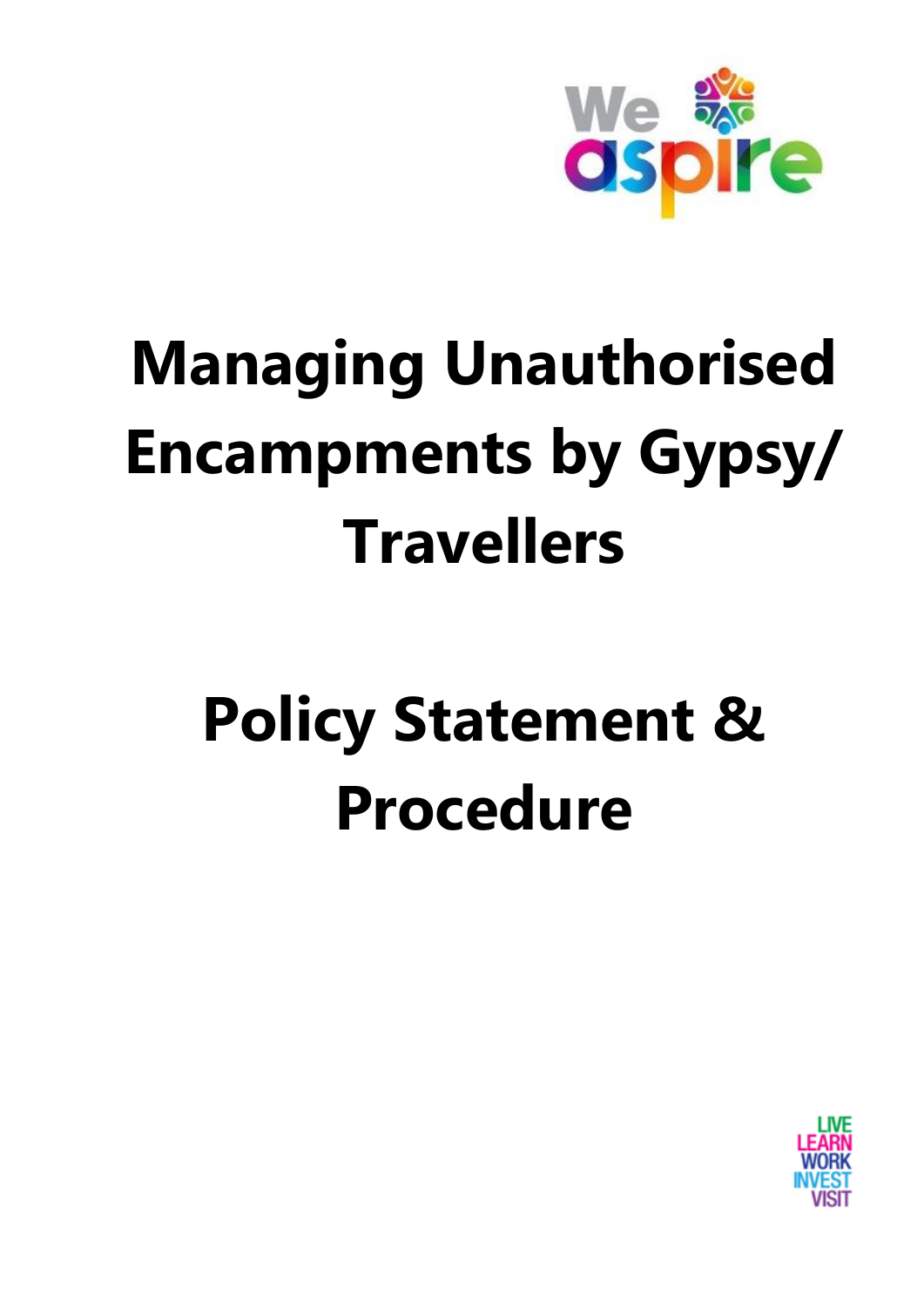| <b>Control/Revision Sheet</b> |                        |                             |                   |                   |
|-------------------------------|------------------------|-----------------------------|-------------------|-------------------|
| <b>Revision</b><br><b>No</b>  | <b>Revision</b>        | <b>Issue</b><br><b>Date</b> | Page<br><b>No</b> | <b>Revised by</b> |
| 1.0                           | Full document reviewed | 31/10/19                    | All               | Joanne Thomson    |
|                               |                        |                             |                   |                   |
|                               |                        |                             |                   |                   |
|                               |                        |                             |                   |                   |
|                               |                        |                             |                   |                   |
|                               |                        |                             |                   |                   |
|                               |                        |                             |                   |                   |
|                               |                        |                             |                   |                   |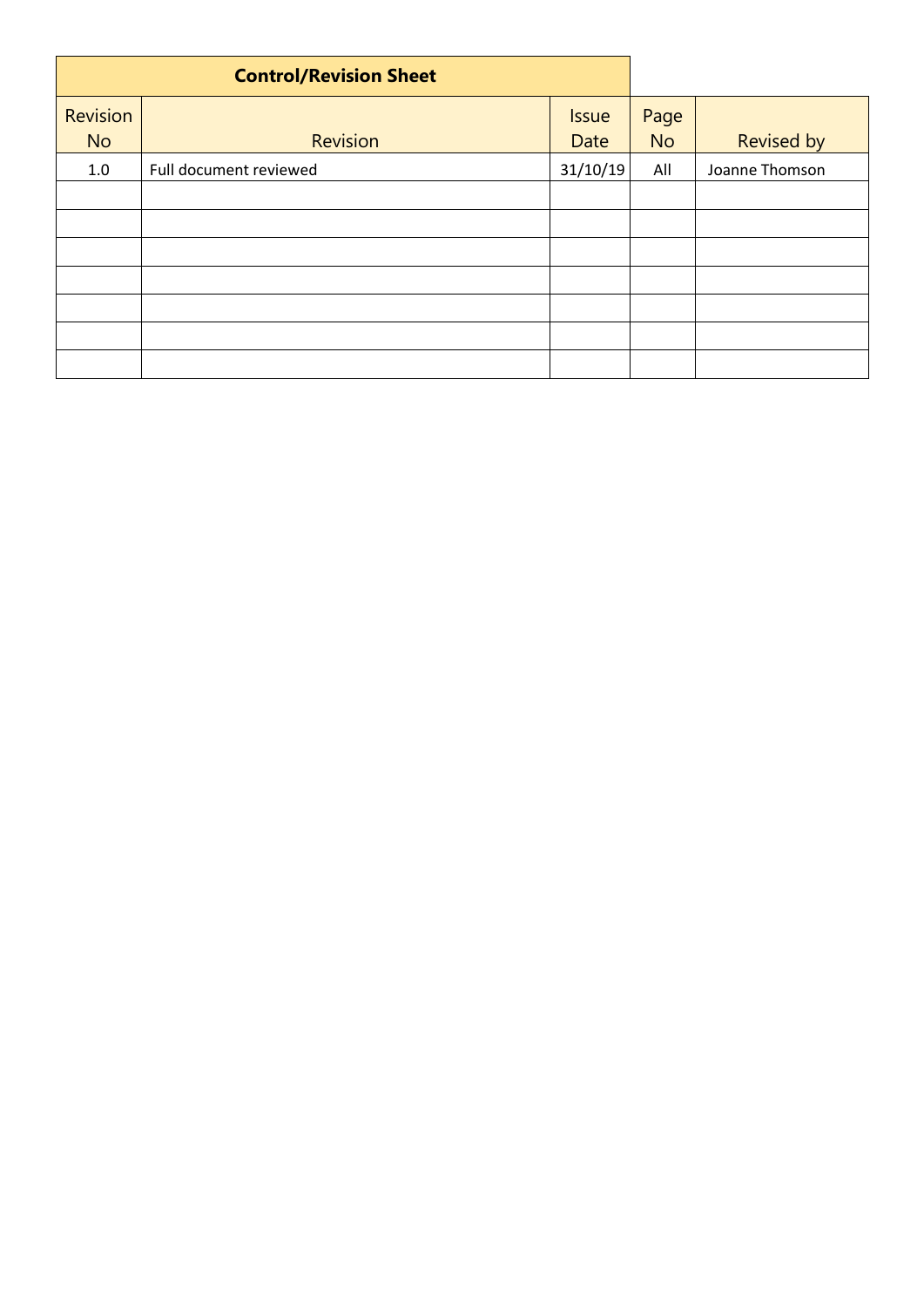## **1 Purpose**

- 1.1 The purpose of this document is to set out the Council's approach to managing unauthorised encampments across North Lanarkshire. This policy highlights our commitment in dealing with unauthorised encampments in a fair and proportionate manner, in partnership with other key partners including NHS and Police Scotland. This policy is reflective of the recommendations within the [Managing unauthorised camping by Gypsy/Travellers in Scotland: guidance for local](https://www.gov.scot/publications/guidance-local-authorities-managing-unauthorised-camping-gypsy-travellers-scotland/pages/1/)  [authorities.](https://www.gov.scot/publications/guidance-local-authorities-managing-unauthorised-camping-gypsy-travellers-scotland/pages/1/)
- 1.2 We recognise the rights of Gypsy/Travellers to practice a nomadic lifestyle, including travelling and camping across Scotland. However, however as a local authority we need to balance this with the needs of the settled community in the area.
- 1.3 While the large majority of unauthorised sites do not cause any difficulties, some sites can give rise to friction, for example if they are in inappropriate locations, those living on a site are not behaving in a responsible manner, or because of tension with local settled communities. This section sets out the general approach adopted by the council and reflects what the Scottish Government considers is appropriate for a local authority in managing unauthorised sites.
- 1.4 The Scottish Government believes some basic principles should be followed:
	- Local Authorities should seek to manage unauthorised sites to minimise disruption for all concerned and ensure that ant anti-social behaviour is tackled firmly, regardless of who the perpetrators are
	- The same standard of behaviour should be expected from all members of the community, whether gypsy/travellers or the settled community, based on mutual respect and with regard to the rights and responsibilities of all those concerned The Scottish Government believes some basic principles should be followed:

# **2 Terms/Scope**

- 2.1 This policy applies to the management of all unauthorised encampments. For this purpose, the term 'unauthorised encampment' is used to describe a site which has been established by gypsy/travellers without Planning Permission. Such sites will normally be in place for a number of days, but can sometimes be in place for longer.
- 2.2 There is a lot of diversity amongst Gypsy/Traveller communities in Scotland, with different groups speaking a variety of languages and holding to distinct customs and traditions. For the purpose of this policy, the term Gypsy/Traveller refers to all the different groups below:
	- Scottish Gypsies/Traveller
	- Gypsies, or Romanies
	- Irish Travellers
	- European Roma
	- Occupational Travellers, such as fairground and circus people
	- New Age or New Travellers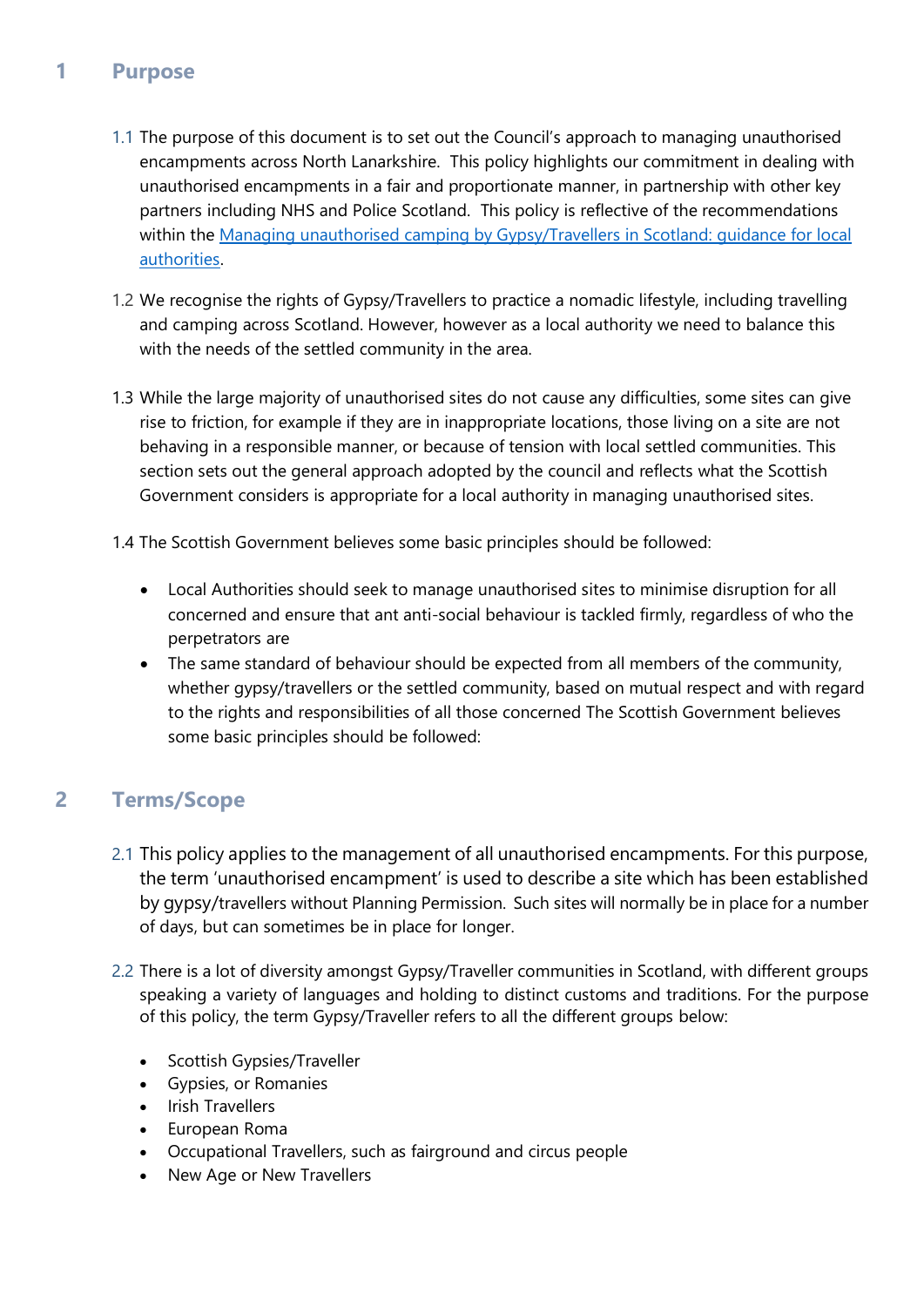2.3 The policy applies to all North Lanarkshire Council staff involved in the management of unauthorised encampments and other key partners involved in joint working.

## **3 Legislation and Guidance**

- 3.1 Gypsy/Travellers are a distinct ethnic group, and as such are protected by law. The Equality Act 2010 provides Gypsy/Travellers will the same protection as all other ethnic groups. North Lanarkshire Council and key partner agencies will fulfil its obligations under the Equality Act whenever carrying out its functions and in particular when making any decisions regarding the management of unauthorised encampments.
- 3.2 The Council will exercise its legal powers according to relevant legislation and also take into account Scottish Government statutory guidance.
- 3.3 Reference should be made to the following documents as required:-
	- [Managing unauthorised camping by gypsy/Travellers in Scotland: Guidance for LA's 2017](https://www.gov.scot/publications/guidance-local-authorities-managing-unauthorised-camping-gypsy-travellers-scotland/pages/1/)
	- [Local Housing Strategy 2016 -](http://connect/CHttpHandler.ashx?id=31934&p=0) 2021
	- Anti-[Social Behaviour \(Scotland\) Act 2004](https://www.legislation.gov.uk/asp/2004/8/contents)
	- [A Fairer Scotland for all: Race Equality Action Plan and Report 2017-2021](https://www.gov.scot/publications/fairer-scotland-race-equality-action-plan-2017-2021-highlight-report/pages/6/)
	- [Trespass \(Scotland\) Act 1865](http://www.legislation.gov.uk/ukpga/Vict/28-29/56)
	- [Roads \(Scotland\) Act 1984](https://www.legislation.gov.uk/ukpga/1984/54/contents)
	- [The Equality Act 2010 \(Specific Duties\) \(Scotland\) Regulations 2012](https://www2.gov.scot/Topics/Government/Procurement/policy/corporate-responsibility/Sustainability/Equality)
	- Pas [Gypsy Travellers and the Scottish Planning System](file://///ho-file/HO-Userdir/ThomsonJ/Desktop/20-GypsyTravellers-and-the-Scottish-Planning-System-A-Guide-for-Local-Authorities-REVISED)  A guide for LA's
	- [Environmental Protection Act 1990 \(section 59\)](http://www.legislation.gov.uk/ukpga/1990/43/section/59)

## **4 Roles and responsibilities**

#### 4.1 **The Local Authority**

The management of unauthorised Gypsy/Travellers sites on public land is a matter for us, as a local authority. This includes:

- decisions on the management of a site
- making an initial assessment of needs and informing relevant agencies where appropriate (e.g. education, health)
- considering the safety and security of those living on an unauthorised site;
- communicating with the Gypsy/Travellers living on the site, and the settled community around a site
- any consideration of legal action to reclaim the land the unauthorised site is on

If the unauthorised site is on private land we still retain responsibility for monitoring the camp; making agencies aware of any needs; and liaising with the landowner. However, it will be for the landowner to decide what legal action, if any, to take to reclaim the land.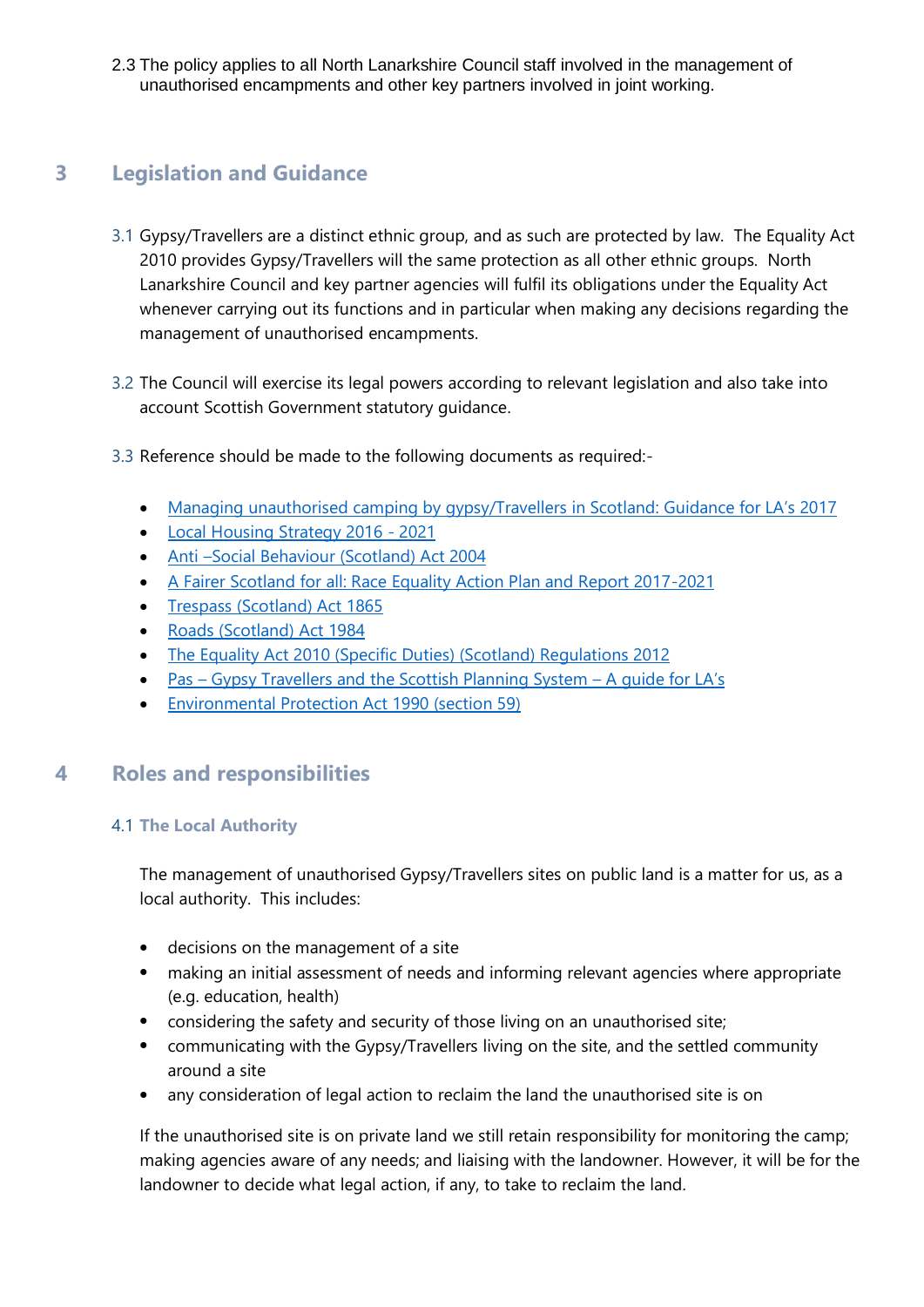#### 4.2 **Police Scotland**

The role of the Police in or around an unauthorised site is to ensure that public order and wider community safety issues are addressed and, at the same time, to work with local authorities and other agencies to meet the needs of all communities. The police will investigate any allegations of criminal offences and anti-social behaviour on or around a site in line with their normal procedures. That includes both offences those living on a site are alleged to have committed, and offences committed against Gypsy/Travellers living on a site.

If the police are requested to do so they will support local authority officers, landowners or their representatives by visiting unauthorised sites with them whilst they serve eviction notices, or similar. This is to ensure there are no public order issues. The police will not play any active part in the service of any papers or the eviction process itself unless instructed by the court or where a crime is being committed.

## **5 Approach**

#### 5.1 **Consistency**

The Council and its partners will ensure that the response in relation to unauthorised encampments is consistent in line with the policy and reflects the most recent Scottish Government Guidance.

#### 5.2 **Communication**

It is important when responding to an unauthorised site that we ensure there is regular, clear, communication with Gypsy/Travellers living on the site, the local settled community, and relevant elected representatives and out partners who help support Gypsy Travellers. This role is carried out by the Gypsy/Traveller Liaison Officer within the council (Enterprise & Communities).

#### 5.3 **Unsuitable Locations**

There are some locations where an unauthorised site will not be acceptable under any circumstances (because of traffic hazards, environmental damage, etc.). These locations may include:

- a site of scientific or environmental interest:
- parks, public open spaces in regular use, sports and recreation grounds;
- a site where pollution could damage water courses/water supply;
- an area with toxic waste, serious ground pollution or other environmental hazard;
- on a public road;
- on the verge of a road (from a road safety perspective), including lay-bys;
- in proximity to a railway line where there may be a danger to individuals;

This is not an exhaustive list and there may be other circumstances where a location would be deemed unsuitable. In these circumstances, necessary steps will be taken by the council to remove these unauthorised encampments.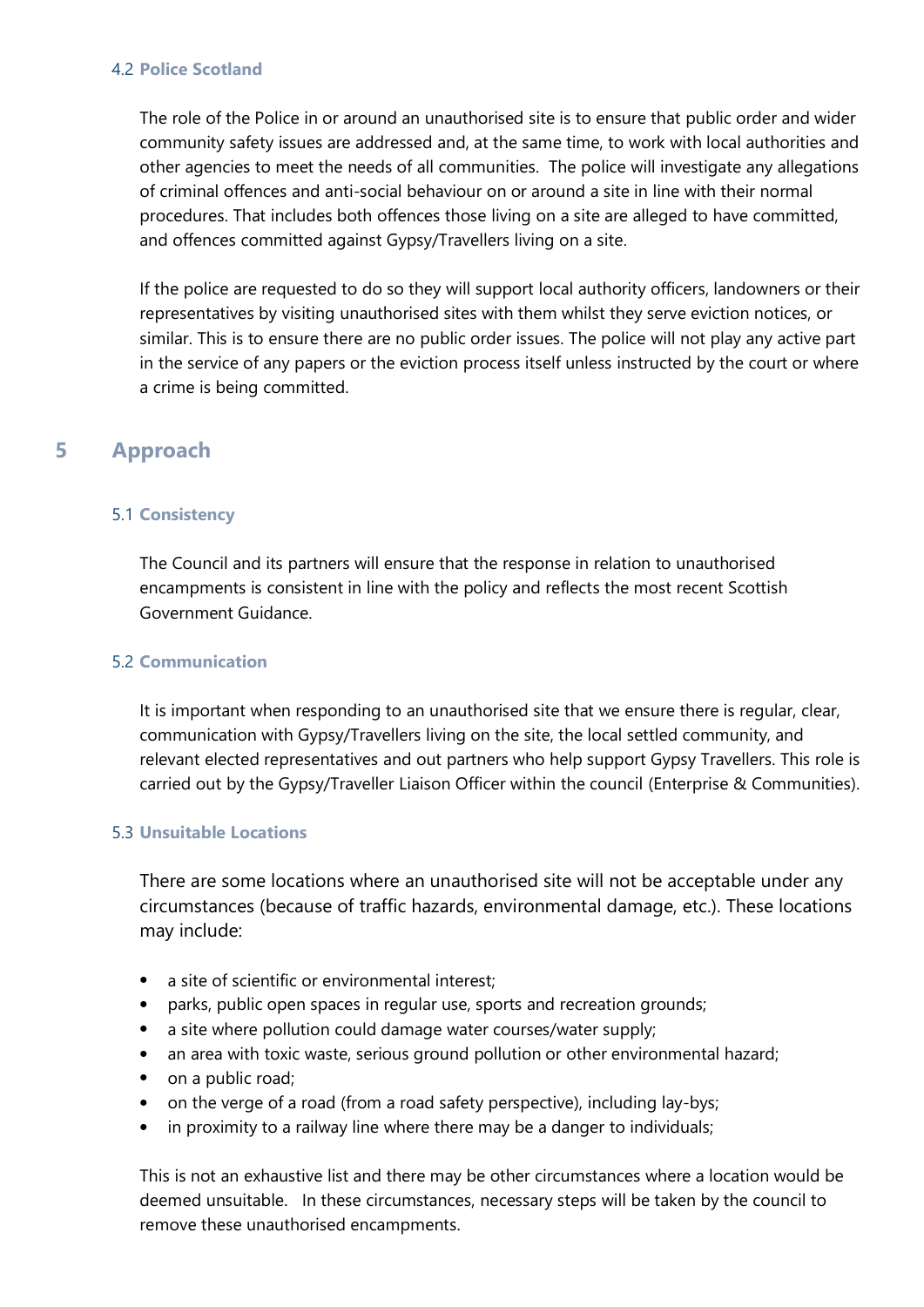#### 5.4 **Acceptable Behaviour**

We expect those living on an unauthorised site to demonstrate appropriate behaviour, including:

- looking after the land the site is on;
- showing respect to nearby residents;
- keeping animals under control at all times. This includes acting to minimise the noise from dog barking;
- disposing of litter and other rubbish in an appropriate manner ( e.g. no fly-tipping)
- getting rid of animal and human waste hygienically;
- not starting fires without prior written permission from the local authority or landowner;
- minimising the noise from generators to prevent nuisance;
- keeping groups small, and the number of caravans appropriate to the location

#### **5.5 Welfare needs**

Gypsy/Traveller communities experience poor outcomes in relation to health, education, and in other areas. Several agencies will potentially have an interest in the wellbeing of Gypsy/Travellers on an unauthorised site, including those dealing with housing, education, health, and social work. We have arrangements in place to ensure that all the relevant services within the authority work effectively together, and are clear on their respective roles, in relation to meeting the needs of Gypsy/Travellers living on an unauthorised site.

We also have in place arrangements with relevant external partners, such as NHS Lanarkshire, where necessary to ensure the welfare needs of those living on an unauthorised site are being met. Where welfare needs are identified, NHS Lanarkshire are contacted and a joint visit arranged to complete a health needs assessment for those living on the encampment. Education may also informed if there are any children of school age. If there are any animals within the encampment and concerns have been highlighted, the SSPCA will be informed in order that they can take appropriate action.

#### **5.6 Unauthorised Encampments on Council Land**

Once we are aware of an unauthorised encampment, the Gypsy/Traveller Liaison Officer will visit the site, taking into consideration the council's lone working protocols. All relevant partners will be informed of the encampment by email (Local Councillor, Police Scotland, Housing Locality, Legal Services, Environmental Services and Northline). At the initial visit, the officer will gather a variety of information to help assess the needs of those living in the encampment and offer support where necessary. Relevant information will be given to those living on the site and will be issued with contact details of the Gypsy/Travellers Liaison Officer, to ensure they have a point of contact within the council should they require further assistance.

A decision will be taken in terms of how the site should be managed. All decisions should be based on the evidence and information available and in light of any specific circumstances. This decision will be made by the Gypsy/Traveller Liaison Officer, however they may request assistance from other council officers to make this decision. Should we decide to manage an unauthorised site, regular visits will be made to ensure the welfare needs of the families are being met. The Gypsy/Traveller Liaison Officer will determine how often visits need to be carried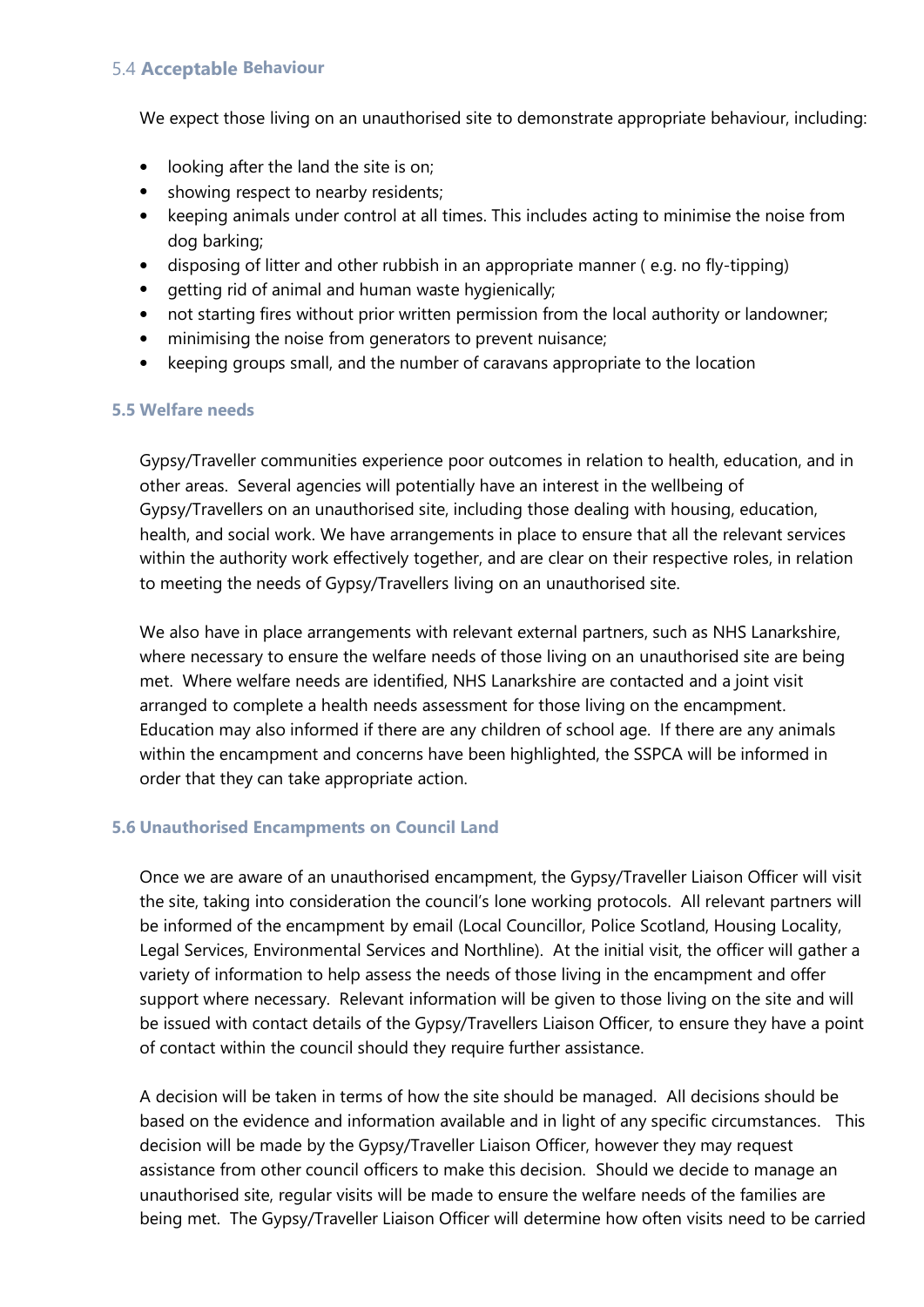out, based on the individual circumstances of the encampment. After the initial visit relevant council services and partners including the local housing locality, Infrastructure, NHS Lanarkshire and Police Scotland will be advised of the intentions of those living there.

However, we may consider legal action to reclaim possession of the land in relevant circumstances, such as:

- $\bullet$  the unauthorised site is in an unsuitable location (see para 5.3);
- there is an intolerable or statutory nuisance to the general public by reason of the size, location, nature or duration of a site;
- the site is preventing the use of the location for another purpose;

#### **5.7 Unauthorised Encampments on Private Land**

If it has been reported that an unauthorised site has been established on private land, the Gyspy/Traveller Liaison Officer or other council official will visit the site to:

- Identify the needs of those living at the site and inform relevant agencies, such as NHS Lanarkshire, Police Scotland
- Provide appropriate advice to the land owner regarding legal options and awareness of Gyspy/Traveller culture
- Inform of any future visits, should they be required

### **6 Process**

The process for managing unauthorised encampments, can be found within Appendix 1. This also details the roles and responsibilities of all partners involved in managing this process.

## **7 Performance Monitoring**

Statistical information is collated on a quarterly basis, which helps to:

- monitor the levels of unauthorised encampments
- ensure appropriate referrals are made to partners to support Gypsy Travellers
- identify travel patterns of Gypsy Travellers
- determine the effectiveness of the policy in discouraging the use of unauthorised sites
- identify if there is a 'need' for suitable transient or permanent sites

Monitoring and gathering of statistical information is recorded and reported on every 6 months and shared with relevant partners at the Gypsy Travellers Strategic Liaison Group. A sub group, the Gypsy Travellers Operations Group, also meet every quarter to discuss any operational issues and where appropriate provide recommendations to the Strategic Group, in relation to service improvement. These groups are multi agency and represented by a variety of council officers and external partners, including:

- Housing
- Environmental Services